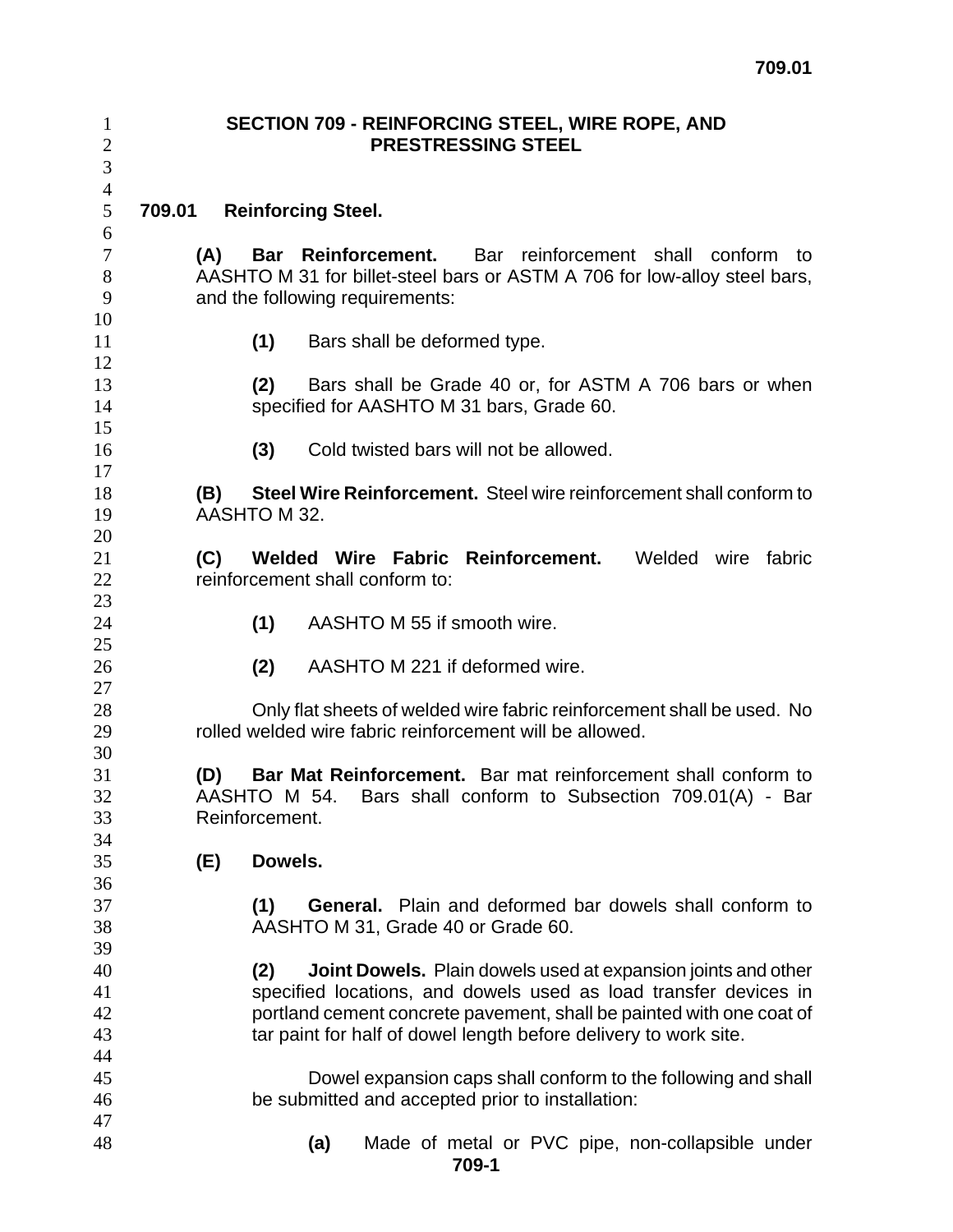| 49       |                                                                                                                                        |              | construction or service loads, and having one closed end.                   |  |
|----------|----------------------------------------------------------------------------------------------------------------------------------------|--------------|-----------------------------------------------------------------------------|--|
| 50<br>51 |                                                                                                                                        |              | Sized with inside diameter 1/16 inch greater than dowel<br>(b)              |  |
| 52       |                                                                                                                                        |              | diameter; and length to cover at least 2 inches of dowel, plus or           |  |
| 53       |                                                                                                                                        |              | minus one inch, when dowel is inserted.                                     |  |
| 54       |                                                                                                                                        |              |                                                                             |  |
| 55       |                                                                                                                                        |              | (c)<br>Designed to allow free movement of dowels.                           |  |
| 56       |                                                                                                                                        |              |                                                                             |  |
| 57       |                                                                                                                                        |              | (d)<br>Equipped with device to stop dowel at least one inch                 |  |
| 58       |                                                                                                                                        |              | from end of cap.                                                            |  |
| 59       |                                                                                                                                        |              |                                                                             |  |
| 60       |                                                                                                                                        |              | Made with end of cap filled with soft, compressible<br>(e)                  |  |
| 61       |                                                                                                                                        |              | material, or void to permit free dowel movement for distance                |  |
| 62       |                                                                                                                                        |              | equivalent to 150 percent of joint width.                                   |  |
| 63       |                                                                                                                                        |              |                                                                             |  |
| 64       | (F)                                                                                                                                    |              | Tie Bars. Tie bars for pavement joints shall be one of the following:       |  |
| 65<br>66 |                                                                                                                                        | (1)          | Deformed billet-steel reinforcing bars of Grade 40 or Grade 60              |  |
| 67       |                                                                                                                                        |              | conforming to AASTHO M 31.                                                  |  |
| 68       |                                                                                                                                        |              |                                                                             |  |
| 69       |                                                                                                                                        | (2)          | Deformed rail-steel reinforcing bars of Grade 50 or Grade 60                |  |
| 70       |                                                                                                                                        |              | conforming to AASHTO M 42.                                                  |  |
| 71       |                                                                                                                                        |              |                                                                             |  |
| 72       | 709.02                                                                                                                                 |              | Wire Rope or Wire Cable. Guardrail and restrainer cables shall be as        |  |
| 73       | follows:                                                                                                                               |              |                                                                             |  |
| 74       |                                                                                                                                        |              |                                                                             |  |
| 75       | (A)                                                                                                                                    |              | 3/4-inch preformed, 6 by 19 wire strand core or independent wire rope       |  |
| 76       |                                                                                                                                        | core (IWRC). |                                                                             |  |
| 77       |                                                                                                                                        |              |                                                                             |  |
| 78       | (B)                                                                                                                                    |              | Zinc coated in accordance with ASTM A 603.                                  |  |
| 79<br>80 |                                                                                                                                        |              |                                                                             |  |
| 81       | (C)                                                                                                                                    |              | Class A coating.                                                            |  |
| 82       | (D)                                                                                                                                    |              | Right regular lay.                                                          |  |
| 83       |                                                                                                                                        |              |                                                                             |  |
| 84       | (E)                                                                                                                                    |              | Improved plow steel.                                                        |  |
| 85       |                                                                                                                                        |              |                                                                             |  |
| 86       | (F)                                                                                                                                    |              | Material with minimum breaking strength of 23 tons.                         |  |
| 87       |                                                                                                                                        |              |                                                                             |  |
| 88       | Original and one copy of certificate of compliance and mill test report shall be                                                       |              |                                                                             |  |
| 89       |                                                                                                                                        |              | submitted for each manufactured length of cable used.                       |  |
| 90       |                                                                                                                                        |              |                                                                             |  |
| 91       | Two test samples of wire rope or wire cable shall be submitted for every                                                               |              |                                                                             |  |
| 92       | group of 50 cable assemblies or fraction of a group. Samples shall be 4-1/2 feet                                                       |              |                                                                             |  |
| 93<br>94 | long with grooved, closed spelter sockets at the ends. Spelter sockets shall conform<br>to Federal Specification RR-S-550D(1), Type B. |              |                                                                             |  |
| 95       |                                                                                                                                        |              |                                                                             |  |
| 96       |                                                                                                                                        |              | Cable assemblies shall consist of cables, swaged fittings, studs, nuts; and |  |
|          |                                                                                                                                        |              |                                                                             |  |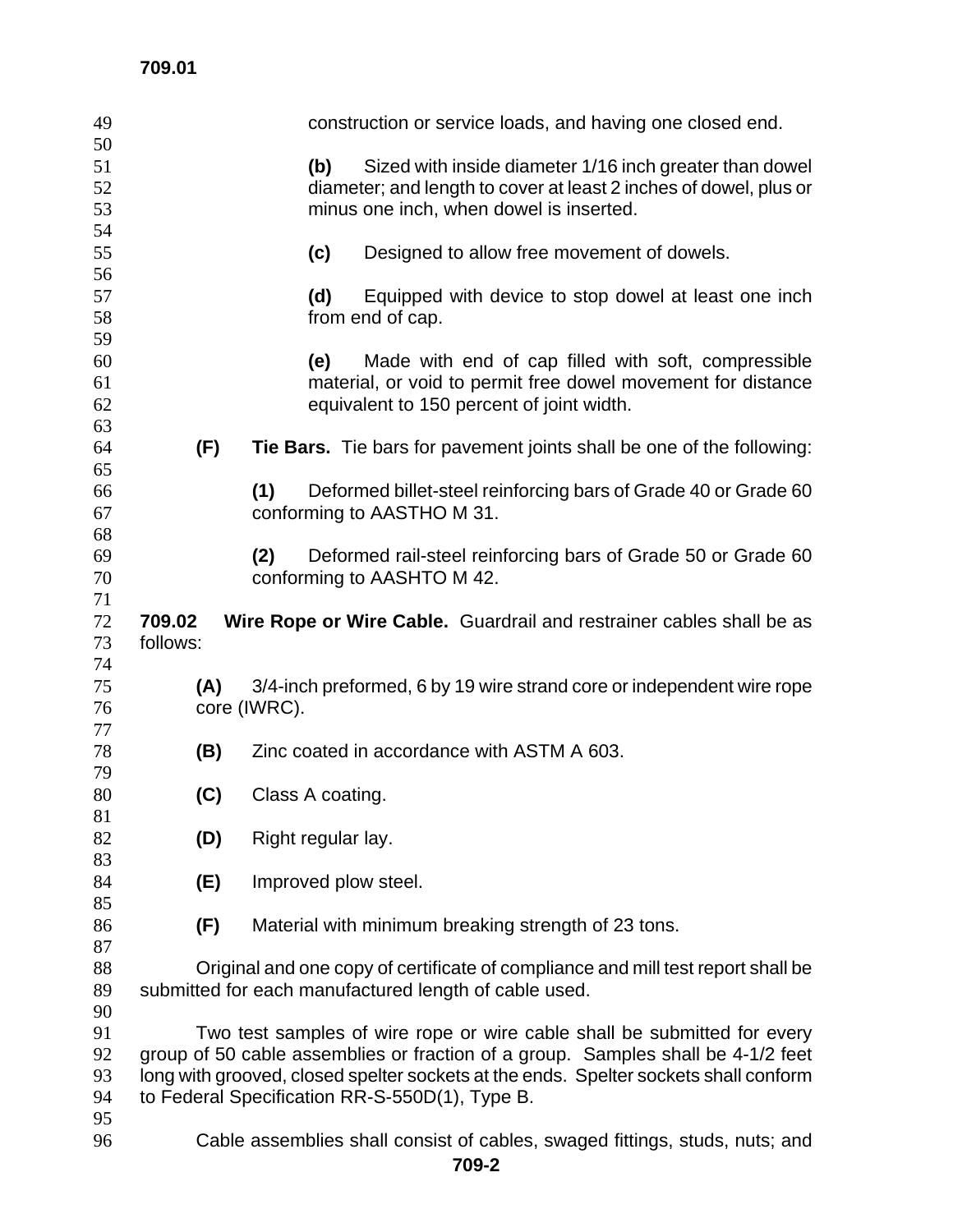- when indicated in the contract documents, turnbuckles, clevises, and cable clips. Cable assemblies shall conform to the following requirements: Swaged fittings shall be machined from hot-rolled steel bars conforming to AISI 1035 and shall be annealed, suitable for cold swaging. Swaged fittings shall be zinc coated before swaging. A lock pin hole to accommodate 1/4-inch plated spring steel pin shall be drilled through head of swaged fitting to retain stud in proper position. Manufacturer's identifying mark shall be stamped on body of swaged fitting. One-inch diameter stud shall conform to ASTM A 449 after zinc coating. Prior to zinc coating, 3/8-inch slot for locking pin shall be milled in stud end. Nuts shall conform to AASHTO M 291, including Appendix X1, except **Iubrication is not required.**  Turnbuckle bodies shall be steel pipe type conforming to ASTM F 1145, Type II. Turnbuckle pulls shall consist of a swaged fitting and stud assembly, shall conform to AISI 1035, and shall be annealed, suitable for 117 cold swaging. Clevises shall be drop forged, zinc-coated steel. Cable clips shall be commercial quality, drop forged, zinc-coated steel conforming to Federal Specification FF-C-450D(1), Type 1, Class 1. Swaged fittings, turnbuckles, clevises, stud and nut assembly shall develop specified cable breaking strength.
- Cable assemblies shall be shipped as complete unit, including stud, nut, and when required, turnbuckle, clevis, and cable clips.
- The Contractor shall be responsible for determining required restrainer cable assembly lengths.
- 

Free ends of cable shall be securely wrapped to prevent separation.

- Steel parts and cable assemblies shall be zinc coated in accordance with Subsection 712.10 - Zinc Coating.
- **709.03 Prestressing Steel.** Prestressing steel shall be strand or bars.
- **A) Strand.** Strand shall be uncoated, 7-wire, low-relaxation steel conforming to AASHTO M 203 Grade 270.
-